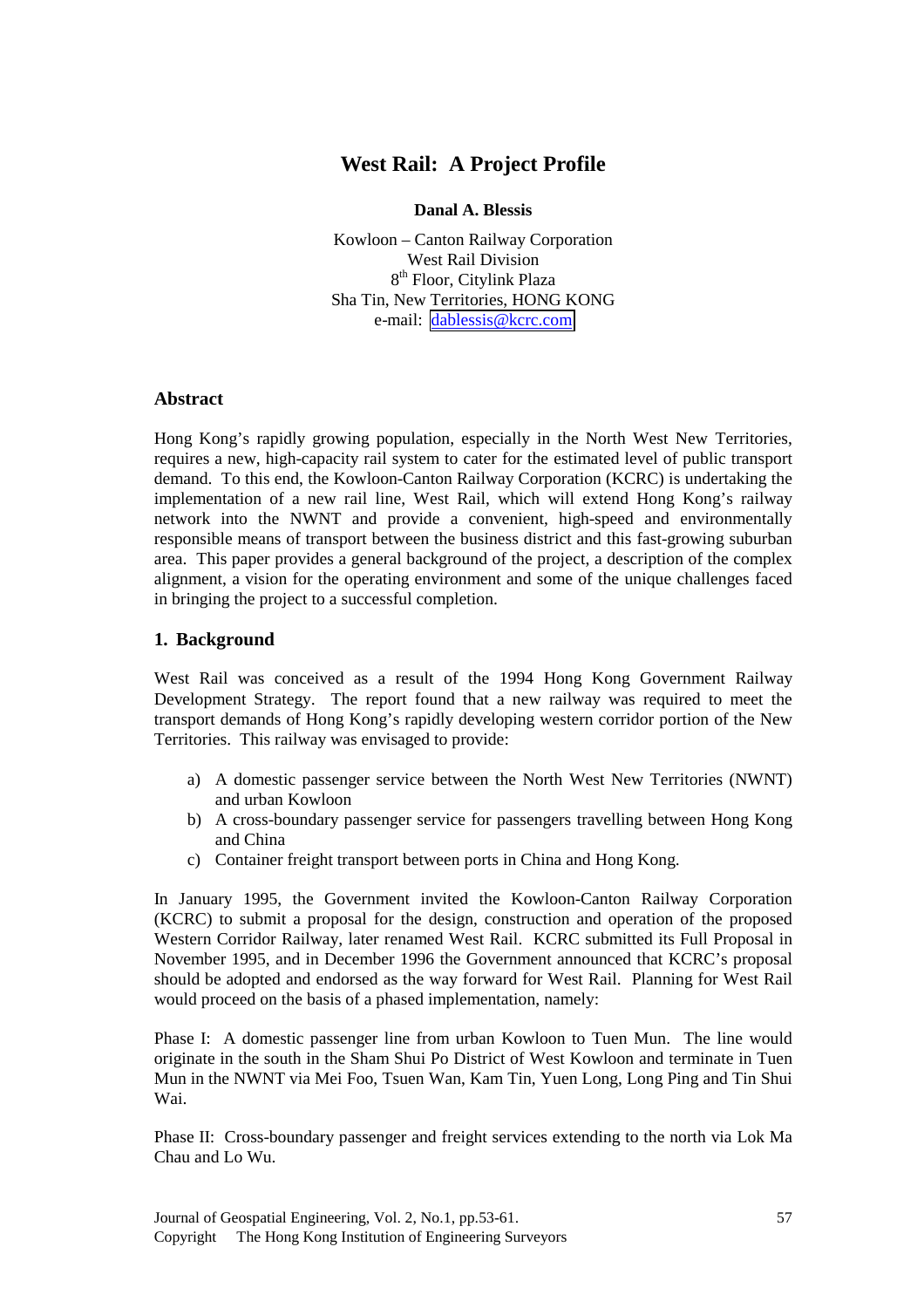The Government concluded that Phase I should be implemented and brought into operation as soon as possible and should include provisions to accommodate the future cross-boundary passenger and freight services. Phase II would be implemented at a date to be decided later.

#### **2. West Rail Phase I**

West Rail Phase I is a fast-track project to improve domestic transport for residents in the NWNT by providing a swift, convenient rail link with urban Kowloon. Likewise, it will provide easy access for urban residents to the rapidly growing NWNT. According to the Government's updated projections in 1998, Hong Kong's population is forecast to grow from 6.2 million in 1996 to 8.1 million by the year 2011. The population of the NWNT alone is projected to grow by about 70% during this period, from approximately 800,000 to some 1.4 million.

West Rail will cut in half the existing bus journey time from the NWNT to the urban district. Of major importance will be efficient and high-capacity passenger interchanges with the KCRC's existing Light Rail Transit (LRT) system in the NWNT and with the Mass Transit Railway Corporation's underground railway system in urban Kowloon. With four LRT interchanges and two Mass Transit Railway (MTR) interchanges, West Rail will introduce an integrated railway network that will enhance travel convenience for residents throughout Hong Kong.

To integrate West Rail with other modes of transport, public transport interchanges (PTIs) will be provided at eight of the nine West Rail stations to enable passengers to travel to and from the stations by various feeder services, including buses, mini-buses and taxis. (Mei Foo station is excluded as is will serve primarily as an interchange with the MTR.) Parking facilities for cars and bicycles will also be available at selected stations in the rural areas. Construction of the PTIs is being carried out by the KCRC for and on behalf of the Government, with Government funds, and these facilities will be handed over to the Government's Highways Department for management and maintenance upon completion.

Using high-capacity train cars, frequent and reliable service, and convenient passenger interchange facilities, West Rail will serve 340,000 passengers a day when it opens in 2003, increasing to more than 500,000 passengers a day by the year 2011.

#### **3. The Route**

West Rail Phase I will comprise 30.5 km of alignment, nine stations, a depot, and a headquarters building housing a central operations control centre. It will include Hong Kong's longest transport tunnel, a 5.5 km bored rock tunnel beneath the mountainous Tai Lam Country Park, built without disturbance to the country park or existing water services installations.

Beginning in the south, the alignment commences below grade at the Nam Cheong over-run tunnel, immediately south of the West Kowloon Prince Edward Road interchange. The over-run tunnel rises to Nam Cheong station, a side-platform station at grade. Nam Cheong is unique in that it is a jointly owned station with the MTR Corporation and contains facilities for both West Rail and the MTR's

The route follows the West Kowloon Expressway northwards, running generally at grade, with a short underground section at the West Kowloon Lai Wan Interchange before curving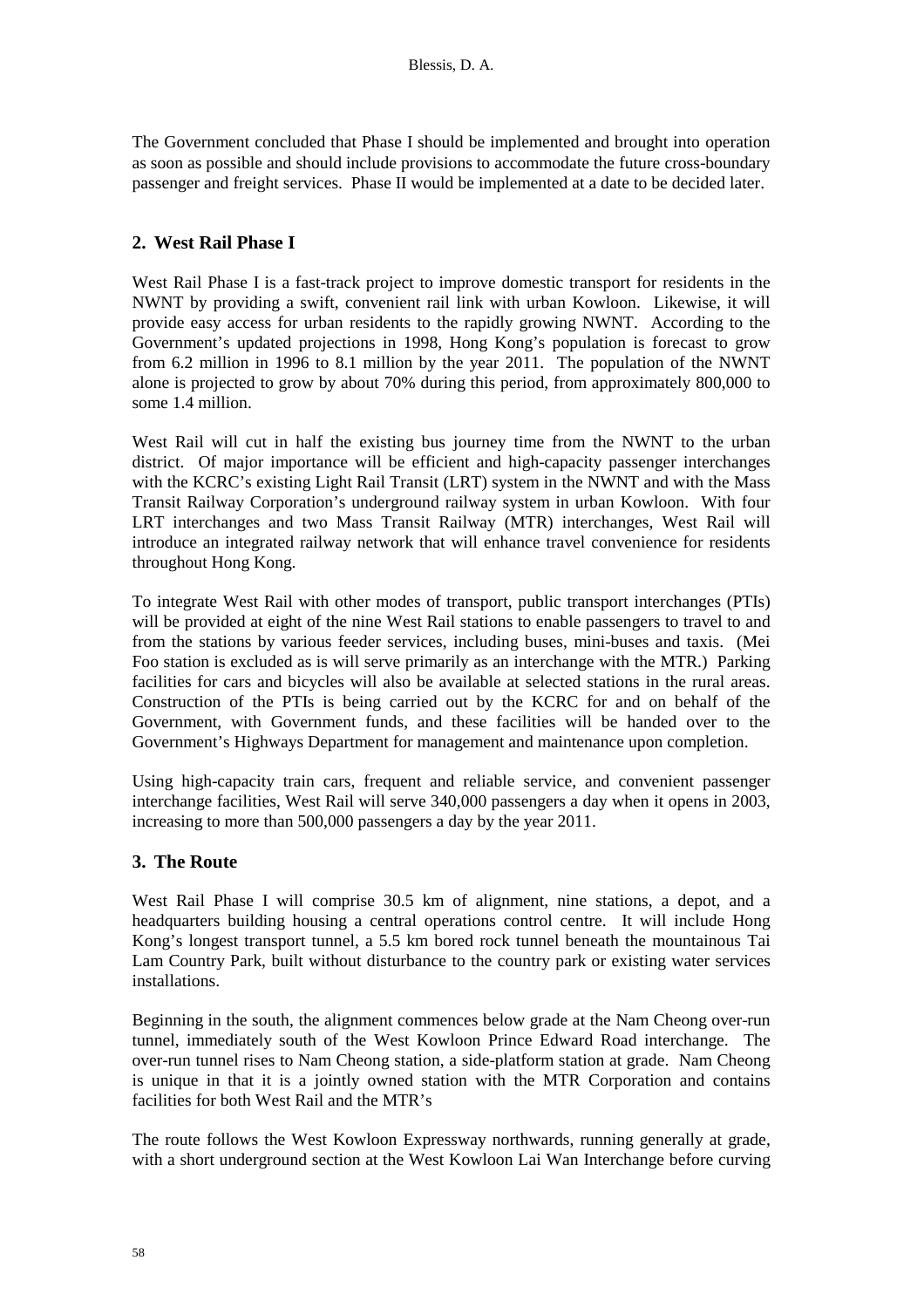right across the Lai Chi Kok Park to Mei Foo station. Although the running line in this section is generally at grade, it is contained within a landscaped box structure for environmental purposes. Mei Foo is a side platform station constructed at grade partially below the elevated Lai Chi Kok Bridge. This station will also be contained within a landscaped box and will feature an innovative rooftop parkland to integrate with the park environment.



**Figure 1** West Rail Phase I Alignment

From Mei Foo, the alignment heads northwards on a left hand curve, through the Ha Kwai Chung bored rock tunnel. Ha Kwai Chung Junction is a point where the passenger tracks merge, in a tunnelled, grade-separated junction, with the future freight tracks to the Port Rail Terminal.

The alignment continues northwards in the Tsing Tsuen Tunnel, through soft ground, under a portion of Kwai Fuk Road before transitioning back to bored rock tunnel at Tsing Tsuen Road Tunnel. This tunnel is being bored with a state-of-the-art Tunnel Boring Machine (TBM), the largest ever used in Hong Kong and the first TBM to be employed in mixed ground conditions in Hong Kong. The TBM weighs 1,500 tonnes, has a diameter of 8.5 metres and length of 100 metres, and is capable of boring at an average rate of 11 metres per day.

The Tsing Tsuen Road Tunnel extends northwards towards the sites of the Wah Kai and Paul Y Industrial Buildings, which will be and has been demolished, respectively, to make way for construction. The alignment then transitions to cut-and-cover tunnel northwards to Tsuen Wan West station (TWW).

The location of TWW requires that new reclamation of approximately five hectares be developed in Tsuen Wan Bay and necessitates the demolition and re-provisioning of the Tsuen Wan Ferry Pier. These works are currently well advanced.

From TWW, the alignment continues in cut-and-cover tunnel north to the former site of Shun Kei Factory Estate (already demolished to make way for construction), where it enters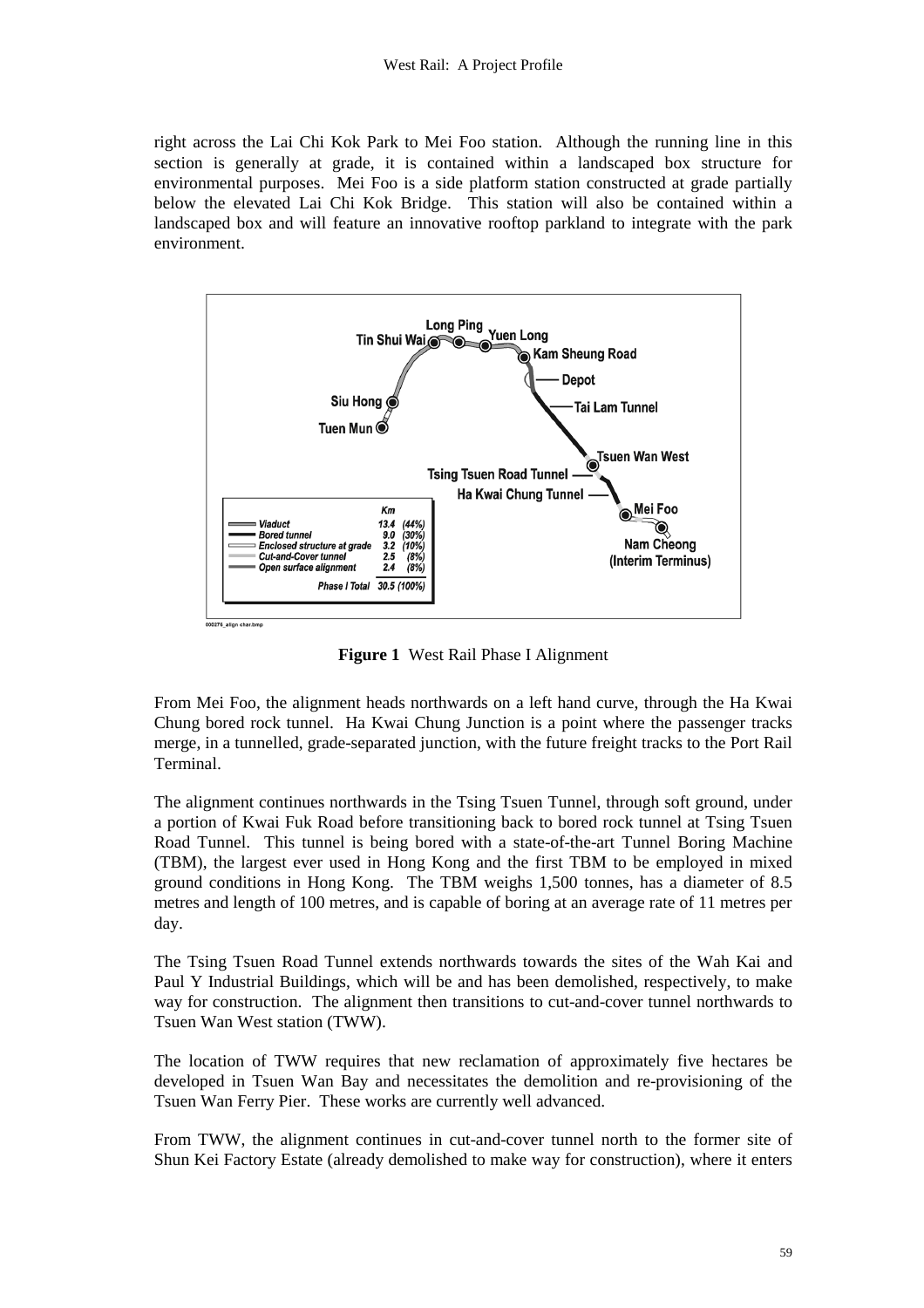the Tai Lam (bored rock) Tunnel. The tunnel passes below the Water Services Department (WSD) Water Tunnel No. 3. The alignment then continues to climb to the north portal where it exits the tunnel on a broad right-hand curve.

From the north portal, the alignment continues into the Kam Tin Valley, with Pat Heung Depot maintenance and stabling facilities on the west side and additional stabling on the east side. Covering 32.5 hectares, this will be the largest railway depot in Hong Kong.

Leaving the depot, trains will curve slightly to the west at a maximum speed of 130 kilometres per hour before the tracks separate to enter the double-island platform of Kam Sheung Road station (KSD). The depot and alignment to KSR are on embankment until the tracks rise onto viaduct as they enter KSR platform level.

The alignment from KSR northwards is primarily on viaduct. The two tracks cross Kam Tin Road and converge and rise to a grade-separated crossing over the future main lines to Lok Ma Chau, Lo Wu and Sheung Shui, planned as part of Phase II construction. The Phase I alignment turns to the west, traverses a short cut section along Au Tau Hill, then crosses the Drainage Services Department (DSD) drainage channel, Route 3 and Castle Peak Road and proceeds at a high level into Yuen Long.

Yuen Long station (YUL) is an elevated island platform station which links with the Light Rail Transit terminus. To the west of YUL, the alignment is on viaduct following a highly constrained corridor formed by Long Yip Street, Yuen Long On Lok Road and a principal drainage nullah straddled by Long Ping station (LOP), another elevated island platform station.

| <b>Total Length</b>            | 30.5 kilometres                                  |
|--------------------------------|--------------------------------------------------|
| Alignment Profile              | 11.5 km underground (38%)                        |
|                                | 5.4 km surface (18%)                             |
|                                | 13.4 km elevated (44%)                           |
| Number of Stations             | 9                                                |
| 2 Interchanges with MTR        | Tsuen Wan Line at Mei Foo                        |
|                                | Tung Chung Line at Nam Cheong                    |
| 4 Interchanges with Light Rail | Yuen Long, Tin Shui Wai, Siu Hong, Tuen Mun      |
| <b>Operating Hours</b>         | 5:30 a.m. $-1:00$ a.m.                           |
| Peak Hours                     | $7:00 - 10:00$ a.m., $5:00 - 8:00$ p.m.          |
| <b>Train Speed</b>             | Maximum: 130 km/hr                               |
|                                | Average: 60 km/hr (including station dwell time) |
| Journey Time NAC to TUM        | 30 minutes                                       |
| Train Car Requirements/        | Initial: 20 7-car trains per hour per direction  |
| Frequency                      | Ultimate: 34 9-car trains per hour per direction |
| Passengers per Car             | 335                                              |

**Table 1** West Rail Key Features

To the west of LOP, the alignment remains elevated before reaching Tin Shui Wai station (TIS). This elevated island platform station will be a key West Rail/Light Rail/bus interchange facility serving the rapidly expanding Tin Shui Wai community. Future Light Rail Phase 4 operations will be served from this integrated station.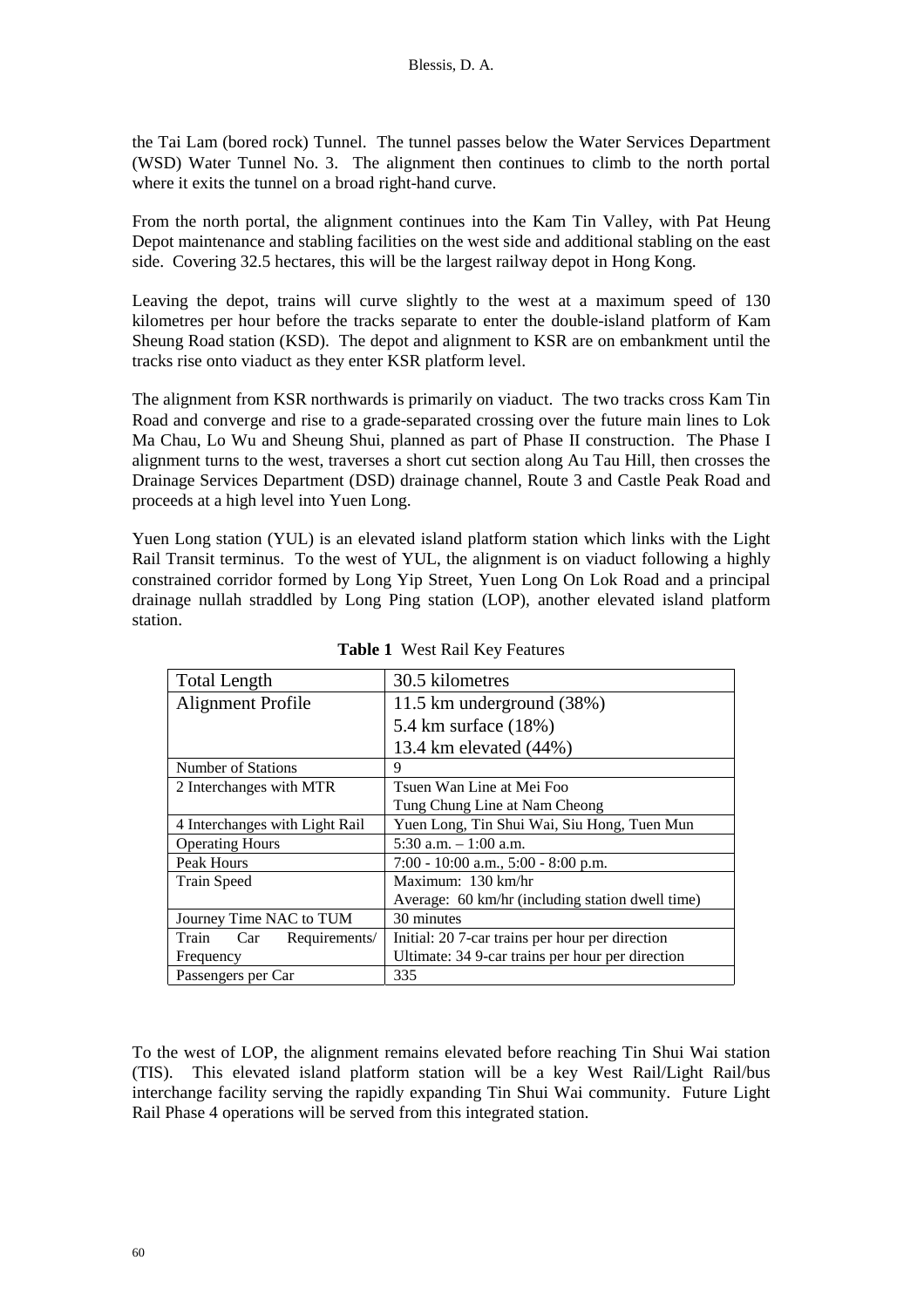From the elevated TIS, the alignment continues on viaduct where trains will again reach maximum speeds of 130 kilometres per hour en route to Siu Hong station (SIH) in the northern area of Tuen Mun New Town. SIH is an island platform station built over the Tuen Mun drainage nullah adjacent to the Light Rail Siu Hong stop. From SIH, the alignment follows alongside the nullah in a 700 metre enclosed amenity structure with public park facilities provided on the rooftop. The alignment returns to viaduct before entering the Tuen Mun station (TUM), also elevated above the nullah. As the terminus of the Tuen Mun branch, TUM will be a three-track, two-island platform station with public transport interchange. Track over-runs will be provided just south of the station.

#### **4. Customer Convenience**

To gain an overview of the systems that will be used to operate West Rail, consider a typical passenger living in the suburban North West New Territories commuting to work in the business districts in Kowloon. The customer might live in one of the 40,000 residential property development units created as a result of West Rail or in a more remote area connected by the Light Rail.

The first system which the passenger will encounter will be the automatic revenue collection (ARC) system. This system will accept single-journey magnetic tickets and Octopus, a contactless smart card supported by all the major transport operators including railways, buses and ferries. Passenger flow around the entry/exit gates will be facilitated by normallyopen flap gates, large overhead signs above the gates, and wide gates for the disabled and those in need.

The major systems for passenger movement and circulation are lifts and escalators, both designed with signs and annunciators showing operation status. The walk-through glass lifts are equipped with help phones and hand-rails for the disabled. Use of glass balustrades for escalators gives a more cosy impression at a lower cost.

Passenger flow and other operation aspects will be monitored primarily from the Station Control Room, with an ergonomically designed console housing devices to broadcast audio and video passenger information, CCTV cameras and the like. Communication with the central Operations Control Centre (OCC), located in the 8-storey West Rail Headquarters building adjacent to KSR, will be through the dedicated radio, telephone and fibre-optic transmission systems.

Once in the "paid area" the passenger will be able to view the arrival time of the next train, shown in the passenger information display units, which interface with the train control and signalling system. Special attention has been paid to station layouts, platform and concourse spacing, and the ticketing system. Concourses and platforms will be bright and spacious to create a pleasing environment. Station layouts will ensure that a large number of passengers will be able to enter the system, find their way to the right platform and train, and exit the system conveniently and safely.

The train control and signalling system will provide automatic train protection, automatic train operation and central train control, with the tracks signalled for bi-directional operations. With a service headway of 30 trains per hour and an operational headway of 90 seconds, the system will ensure short waiting time for passengers. The platform screen doors separating the air-conditioned station from the tracks will reduce energy consumption and improve passenger safety and security.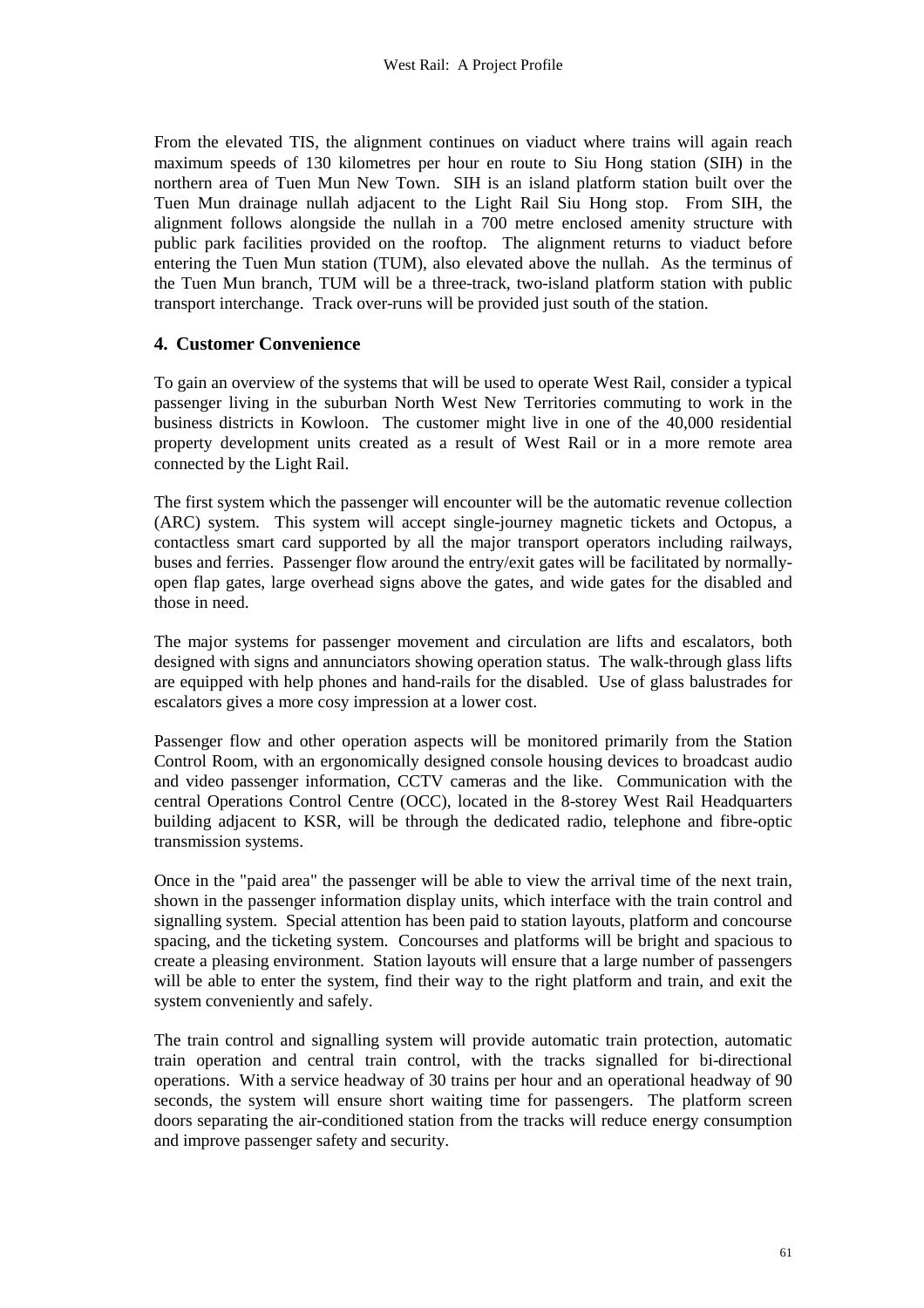The trains, electric multiple units (EMUs), will be equipped with safety features, emergency communication facilities, panels for passenger information, handrails, space for wheelchairs, and skirting for noise mitigation. While travelling between stations, passengers will notice the comfort of the ride on the permanent way, which will employ Sonneville low-vibration track and floating-slab track to mitigate noise and vibration, as well as mono-block concrete sleepers with ballast in the 'at-grade' sections.

The OCC is the central control hub for the entire railway system, with a large rear-plane projection display, which shows the line overview and real-time movement of trains, CCTV images, and status of the traction power system and the tunnel ventilation system, providing ventilation and temperature controls inside the tunnels. Workstations and other devices installed on the consoles allow operators to efficiently monitor and control all railway operations.

The southbound journey terminates at Nam Cheong station for Phase I. This is an interchange with the MTR's Tung Chung Line, where passengers might continue on to Hong Kong Island or to Lantau Island to the new town at Tung Chung, adjacent to the new airport at Chek Lap Kok. The transfer gates allow seamless transfer from one railway to the other with only one ARC transaction.

## **5. Safety First**

KCRC has the enviable reputation of being one of the safest railway operators in the world, with an accident rate as low as 0.05 accidents per million passengers carried on its East Rail line. The same performance is expected of West Rail. Since the early planning stages, high safety achievement has been a mandatory requirement. To this end, a dual approach is being adopted for West Rail planning: (1) setting design standards to build in safe operations, and (2) using a risk-based approach to ensure that the overall level of risk posed to passengers, staff and the public is managed and reduced to a level as low as reasonably practicable.

The size and complexity of West Rail present particular challenges, considering the long underground and elevated sections combined with high speed, high frequency operations. A technical study completed on systems safety and reliability identified more than 1,000 potential hazards and defined specific requirements to be accounted for in the design of the railway. Among the hazards identified, fire, collision and derailment are the most common and the most severe categories of events. To prevent these incidents, special safety requirements are designed into the railway systems, and contractors are held accountable for compliance with these requirements.

For example, detailed emergency infrastructure and evacuation plans have been developed for the Tai Lam Tunnel. A fundamental requirement is the ability to evacuate passengers on a fully loaded train to a place of safety within 20 minutes. Tunnel ventilation, telecommunications systems and other facilities relating to train operations have been fully considered in terms of the role they will play in providing the safest railway operation possible.

To meet KCRC's goal of placing West Rail among the safest railways in the world, the provision of safety in every aspect of operations will be a process of continual challenge and refinement.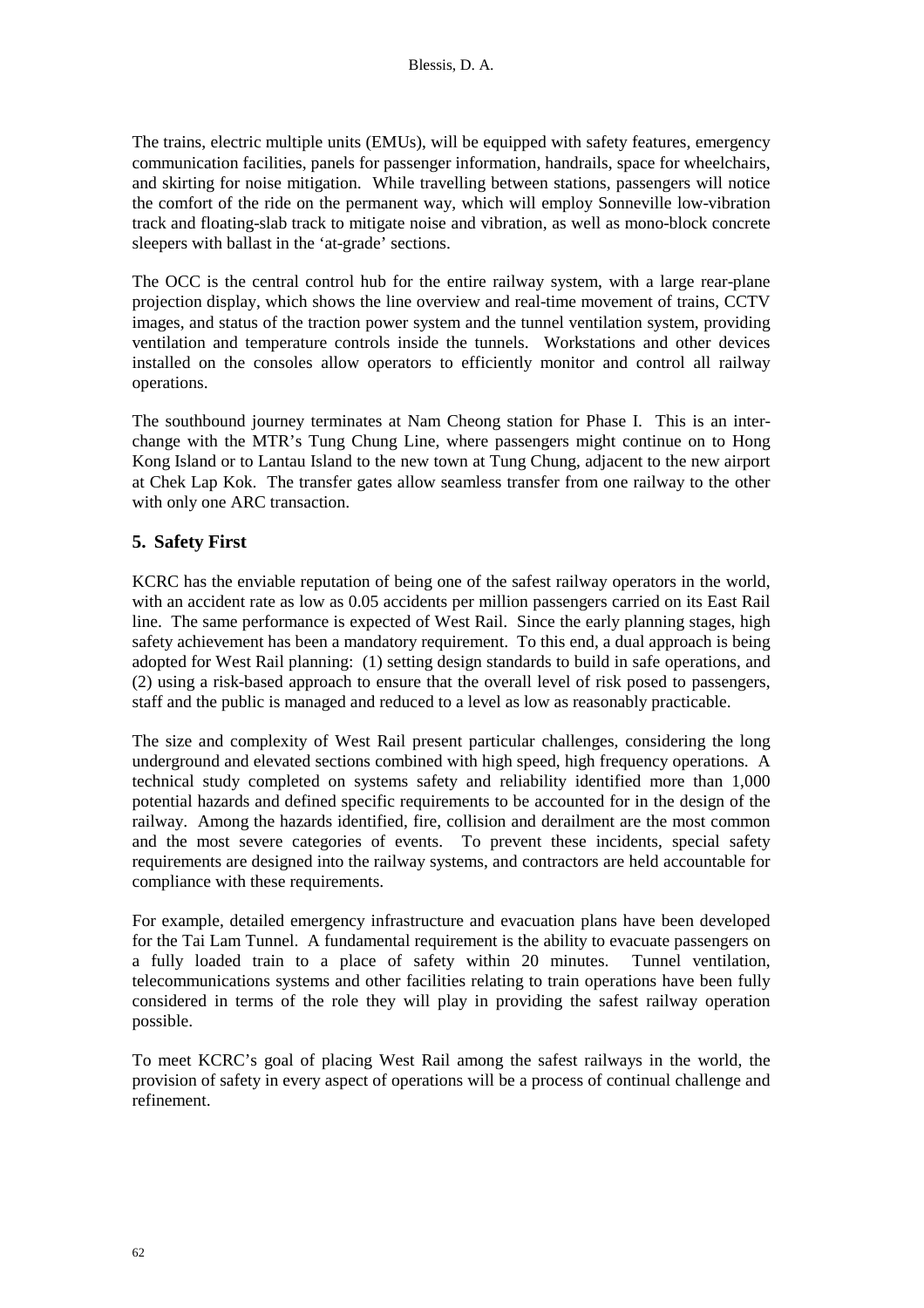#### **6. Environmentally Responsible**

KCRC is committed to protecting and improving Hong Kong's environment and has sought to address environmental concerns from the initial planning stage. A comprehensive Environmental Impact Assessment (EIA) was completed to identify potential environmental issues arising from construction and operation of West Rail and to recommend appropriate mitigation measures. The EIA covers the full range of environmental concerns including noise, air and water quality, land use and landscape, visual impact, archaeology and culture, resources, ecology, waste management, and man-made hazards.

All construction and operation activities must comply with relevant environmental requirements including Hong Kong's stringent Noise Control Ordinance. West Rail is among the first railways in the world to be faced with such strict noise level requirements. A modern railway operating at high speeds would normally generate wayside noise of around 88 dB(A). The NCO, however, limits the average noise over a 30 minute period to a maximum of 55 dB(A) during the hours from  $11:00$  p.m. to 7:00 a.m. and requires noise to be mitigated at the source.

To make West Rail one of the quietest railways in the world, a combination of engineering measures has been adopted, including –

- a) A multi-plenum noise attenuation system comprising three major components: (1) under-car sound absorbing materials, (2) sound absorbing body panels on both sides of the train to trap the noise, and (3) 1.2m to 4.2m high noise barriers along the viaducts
- b) Noise enclosures at points and crossings
- c) "Floating" track slabs supported by rubber pads
- d) Vibration-absorbing rail fasteners

In addition to the low noise aspect, West Rail will contribute to reducing Hong Kong's air pollution from vehicle exhaust emissions, one of Hong Kong's most serious environmental problems, by reducing the need for road travel and eliminating more than 1,000 tonnes of vehicle exhaust emissions per year.

In keeping with the environmentally-friendly principle, a regenerative braking system will be used on the trains to enable a significant amount of the power required to drive the trains to be recovered and fed back into the power transmission system, thus keeping energy demands to a minimum.

West Rail's EIA represents the first time that archaeological impact has been included in an assessment. Of special interest is Tsui Shing Lau Pagoda at Ping Shan, one of the oldest buildings in Hong Kong and in close proximity to the Tin Shui Wai station. KCRC has carried out surveys at this site and continues monitoring during construction to ensure this important landmark will not be affected by West Rail.

Another special environmental feature of the West Rail project will be the re-creation of more than 12 hectares of wetlands in the Kam Tin Valley for rare species of birds, frogs and other organisms. KCRC will ensure that provisions are made for the long-term management and maintenance of this habitat as a feeding and breeding ground for these birds and frogs.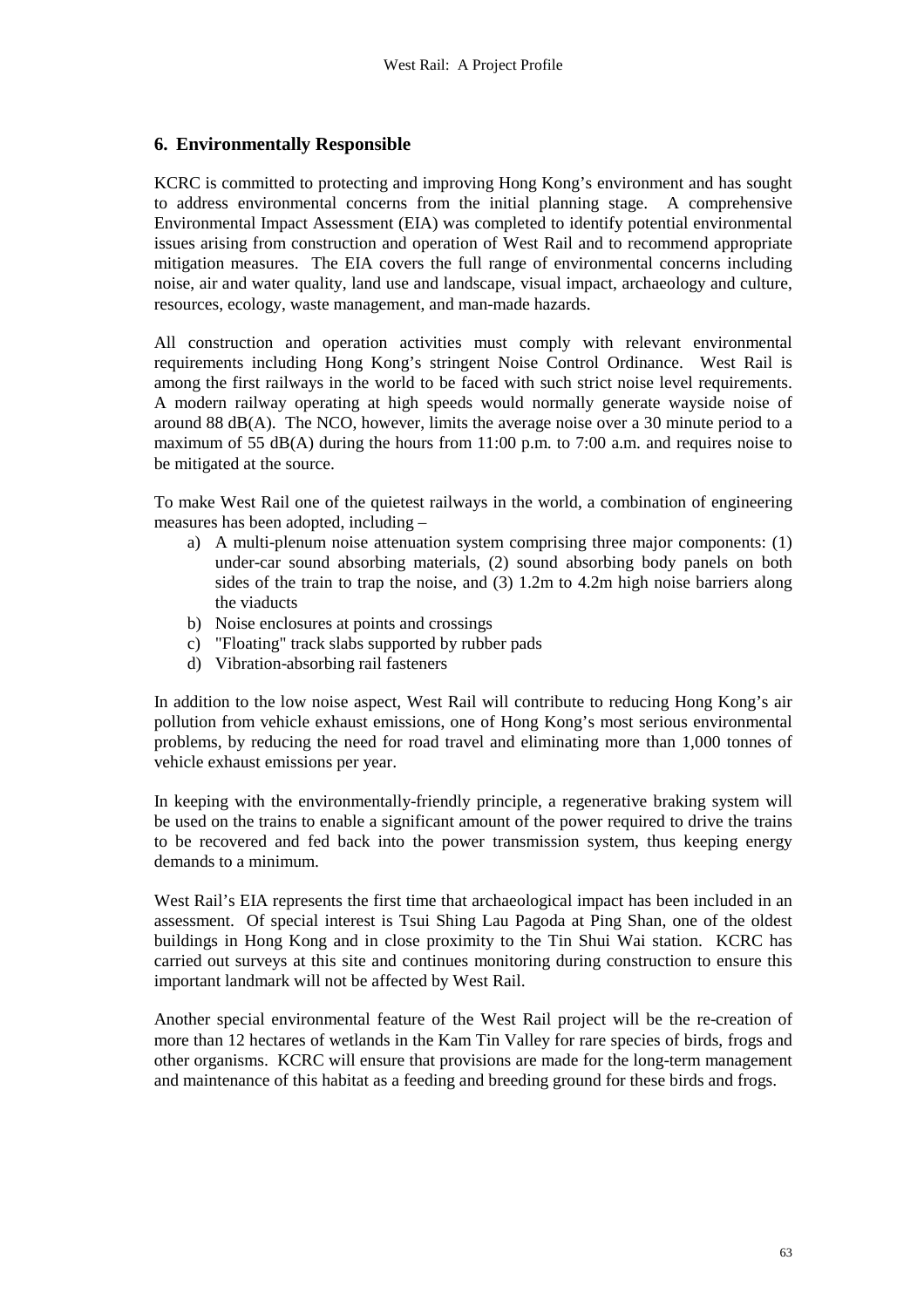

**Figure 2** Viaduct design -- noise control measures

# **7. Project Management Approach**

At an estimated cost of HK\$51.7 billion (money of the day), West Rail Phase I is the largest stand-alone infrastructure project ever undertaken in Hong Kong and is the first major capital expansion project for KCRC. To control costs and to ensure the aggressive programme is achieved, the Corporation has assembled an in-house team of experienced professionals to undertake the project management of West Rail. A baseline programme and cost estimate have been established against which all progress and potential changes are monitored throughout design and construction. As soon as potential deviations are identified, corrective action is taken to keep the programme and costs on track.

KCRC has established a contract strategy for West Rail following fair, open and competitive tendering practices in accordance with the World Trade Organisation procurement rules. West Rail adopts two contracting approaches: one is to combine the design and the construction works into a single design-build contract, and the second is to separate the design activities from the works, resulting in design-only contracts plus separate constructonly contracts. These two different approaches are used for improved flexibility and costeffectiveness, the choice depending upon the nature of permanent works and the temporary works for construction purposes. All major civil and systems contracts for West Rail construction were awarded by the first quarter of 2000.

Civil construction contracts, with a total value of around HK\$21 billion, account for the bulk of the works of the project. These works are packaged into two design-build contracts for the tunnels and 15 construct-only contracts for the stations and running lines. The works have been organised into manageably sized contract packages, based upon size, geographic location and type of work, thus allowing maximum opportunity for participation by local contractors. These contracts are overseen by a team of construction managers on KCRC's